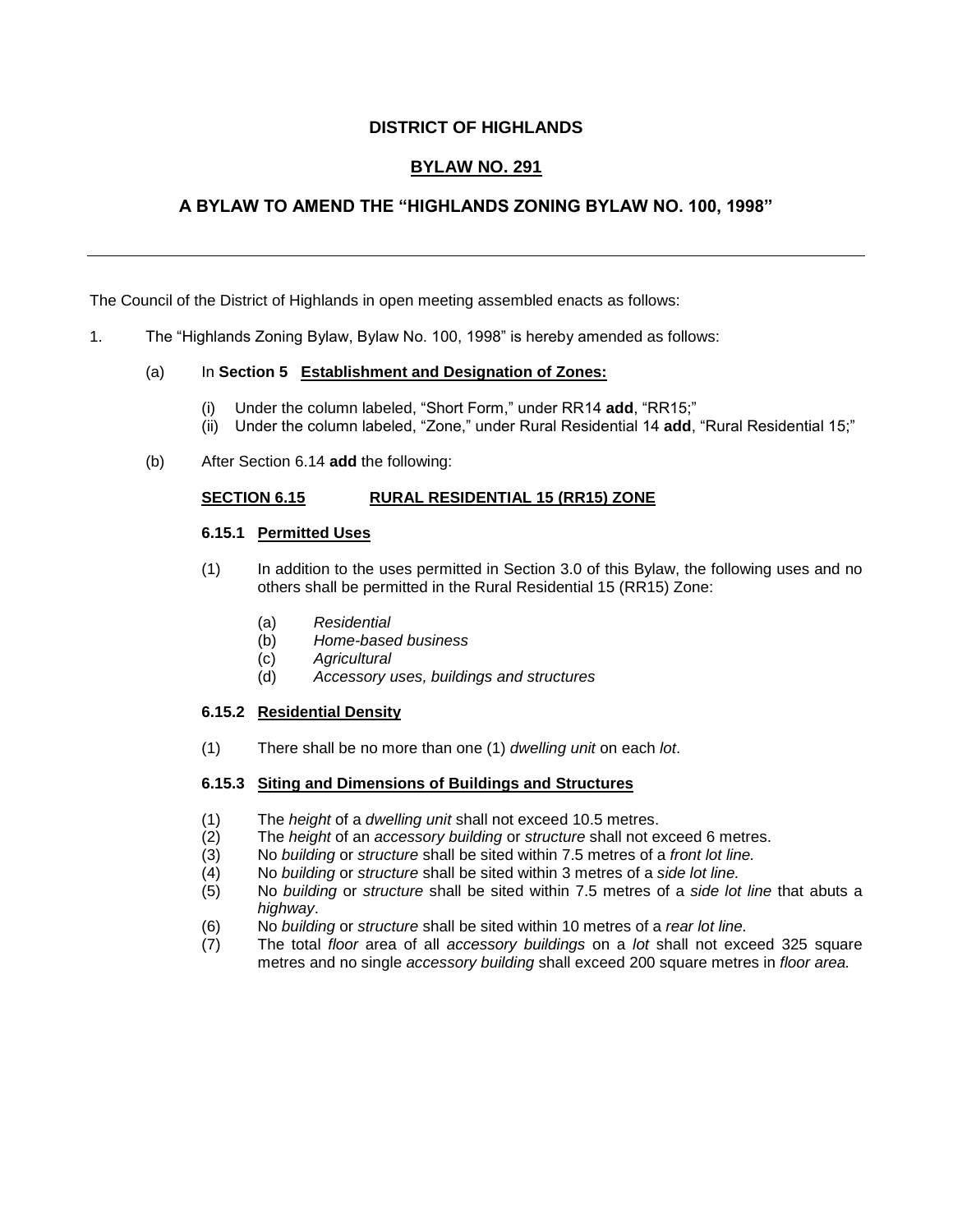#### **6.15.4 Subdivision Density and Lot Area Requirements**

- (1) No *lot* having an area less than 0.8 hectares (2 acres) may be created by subdivision. No subdivision plan may be approved unless *lots* created by the subdivision have an average area of at least 1.5 hectares (3.8 acres)
- 2. "Highlands Zoning Bylaw No. 100, 1998" is further amended by altering Schedule A, Zoning Map, to designate the lands shown shaded in Schedule "A" to this Bylaw as the Rural Residential 15 (RR15) Zone.
- 3. This Bylaw may be cited as "Highlands Zoning Amendment Bylaw No. 291, 2006".

| <b>READ A FIRST TIME THIS</b>  | 4 <sup>th</sup>  | DAY OF | <b>JULY, 2006</b> |
|--------------------------------|------------------|--------|-------------------|
| <b>READ A SECOND TIME THIS</b> | 4 <sup>th</sup>  | DAY OF | <b>JULY, 2006</b> |
| PUBLIC HEARING HELD THIS       | $12^{th}$        | DAY OF | SEPTEMBER, 2006   |
| <b>READ A THIRD TIME THIS</b>  | 16 <sup>th</sup> | DAY OF | OCTOBER, 2006     |
| <b>ADOPTED THIS</b>            | 16 <sup>th</sup> | DAY OF | OCTOBER, 2006     |

\_\_\_\_\_\_\_\_\_\_\_\_\_\_\_\_\_\_\_\_\_\_\_\_\_\_\_\_\_\_ \_\_\_\_\_\_\_\_\_\_\_\_\_\_\_\_\_\_\_\_\_\_\_\_\_\_

MAYOR ADMINISTRATOR